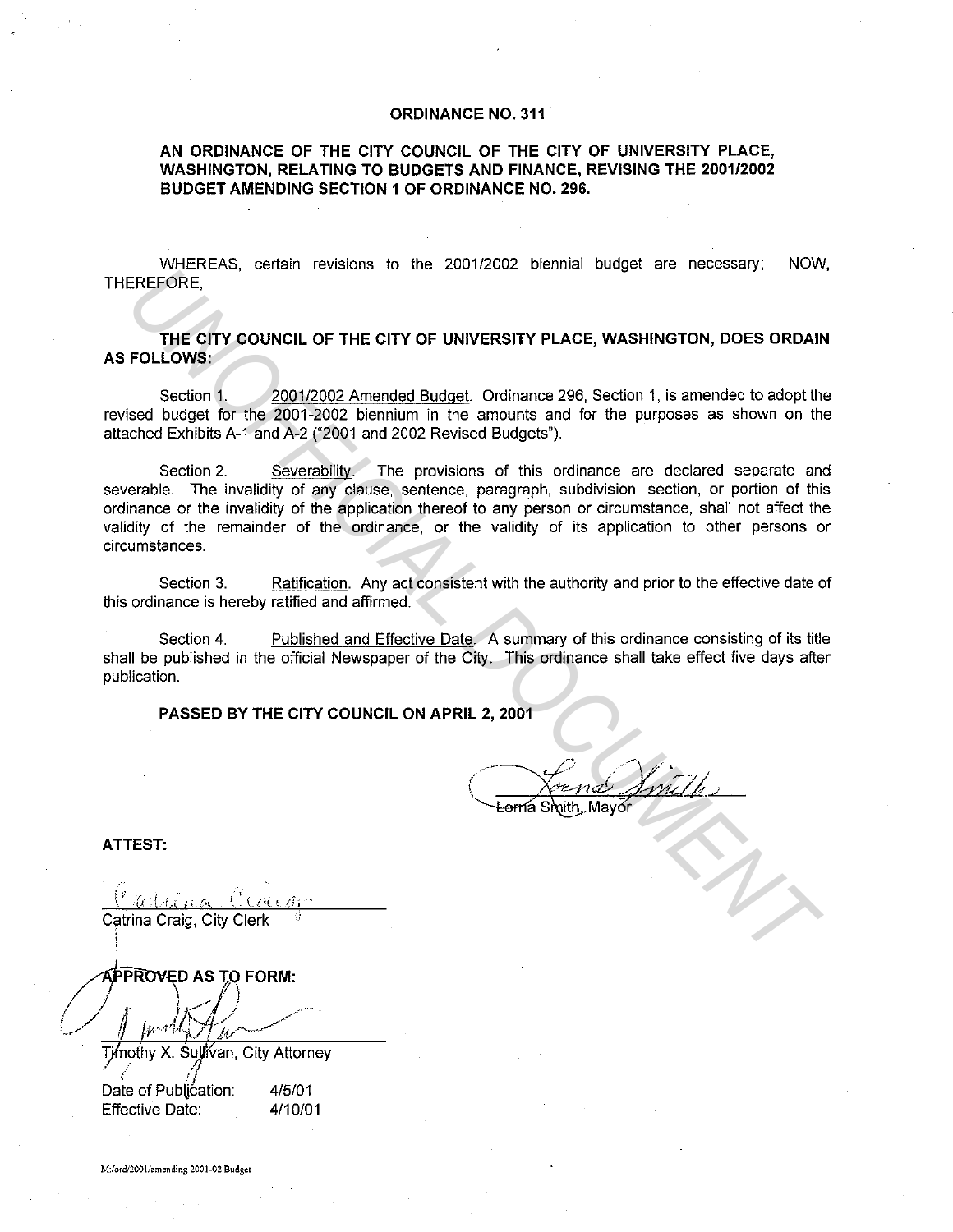## **EXHIBIT A-1 CITY OF UNIVERSITY PLACE** 2001 Revised Budget

| елины а-і<br><b>CITY OF UNIVERSITY PLACE</b><br>2001 Revised Budget |                                         |                    |                 |            |                     |                          |            |    |                |
|---------------------------------------------------------------------|-----------------------------------------|--------------------|-----------------|------------|---------------------|--------------------------|------------|----|----------------|
|                                                                     |                                         |                    | <b>REVENUES</b> |            |                     | <b>EXPENDITURES</b>      |            |    |                |
|                                                                     |                                         |                    | & OTHER         |            |                     | & OTHER                  |            |    | <b>ENDING</b>  |
|                                                                     | <b>FUND</b>                             |                    | <b>SOURCES</b>  |            |                     | <b>USES</b>              |            |    | <b>BALANCE</b> |
| Operating                                                           |                                         |                    |                 |            |                     |                          |            |    |                |
| General                                                             |                                         |                    |                 |            |                     |                          |            |    |                |
| 001                                                                 | General                                 | 11,773,904 \$      | 711,956 \$      | 12,485,860 | S.<br>10,510,061 \$ | $1,134,704$ \$           | 11,644,765 | S. | 841,094        |
| <b>Special Revenue</b>                                              |                                         |                    |                 |            |                     |                          |            |    |                |
| 101                                                                 | Street                                  | 1,437,355          | 38,417          | 1,475,772  | 1,437.355           | 38.417                   | 1,475,772  |    |                |
| 102                                                                 | Arterial Street                         | 233,352            | 4,815           | 238,167    | 218,896             |                          | 218,896    |    | 19,271         |
| 103                                                                 | Real Estate Excise Tax                  | 440,402            | 73,572          | 513,974    | 440.402             | 73,572                   | 513,974    |    |                |
| 120                                                                 | Path & Trails                           | 22,963             | 179             | 23,142     |                     |                          |            |    | 23,142         |
| 140                                                                 | Surface Water Mgmt                      | 1,576,461          | 30,339          | 1,606,800  | 1,576.461           | 30,339                   | 1,606,800  |    |                |
| 188                                                                 | Strategic Reserve                       | 609,471            | 6,661           | 616,132    |                     | $\overline{\phantom{a}}$ |            |    | 616,132        |
|                                                                     | Sub-total Special Revenue               | 4,320,004          | 153,983         | 4,473,987  | 3,673,114           | 142,328                  | 3,815,442  |    | 658,545        |
| <b>Debt Service</b>                                                 |                                         |                    |                 |            |                     |                          |            |    |                |
| 201                                                                 | Debt Service                            | 1,176,124          | 4,863           | 1,180,987  | 1,176,124           |                          | 1,176,124  |    | 4,863          |
|                                                                     | <b>Sub-total Debt Service Funds</b>     | 1,176,124          | 4,863           | 1,180,987  | 1,176,124           |                          | 1,176,124  |    | 4,863          |
|                                                                     | <b>Total Operating</b>                  | 17,270,032         | 870,802         | 18,140,834 | 15,359,299          | 1,277,032                | 16,636,331 |    | 1,504,502      |
|                                                                     |                                         |                    |                 |            |                     |                          |            |    |                |
| Capital Improvement                                                 |                                         |                    |                 |            |                     |                          |            |    |                |
| 301                                                                 | Parks CIP                               | 3,024,035          | 937,714         | 3,961,749  | 2,928,011           | 937.714                  | 3,865,725  |    | 96,024         |
| 302                                                                 | Public Works CIP                        | 2,937,779          | 9,940,589       | 12,878,368 | 2,937,779           | 9,911,243                | 12,849,022 |    | 29,346         |
| 303                                                                 | Municipal Facilities CIP                | 65,000             | 19,869          | 84,869     | 65.000              | 19,869                   | 84,869     |    |                |
|                                                                     | Sub-total CIP                           | 6,026,814          | 10,898,172      | 16,924,986 | 5,930.790           | 10,868.826               | 16,799,616 |    | 125,370        |
| Internal Service                                                    |                                         |                    |                 |            |                     |                          |            |    |                |
| 501                                                                 | Fleet & Equipment                       | 558,327            | 5,000           | 563,327    | 99,350              | 5,000                    | 104,350    |    | 458,977        |
| 502                                                                 | Information Technology & Services       | 1,330,575          | 89,159          | 1,419,734  | 858,565             | 85,838                   | 944.403    |    | 475,331        |
| 505                                                                 | Property Management                     | 197,875            | 10,861          | 208,736    | 197,875             | u.                       | 197,875    |    | 10,861         |
| 506                                                                 | Risk Management                         | 193,428            | (10, 816)       | 182,612    | 142,745             |                          | 142,745    |    | 39,867         |
|                                                                     | Sub-total Internal Service              | 2,280,205          | 94,204          | 2,374,409  | 1,298,535           | 90.838                   | 1,389,373  |    | 985,036        |
| <b>Non-Annually Budgeted</b>                                        |                                         |                    |                 |            |                     |                          |            |    |                |
| 621                                                                 | Endowment                               |                    |                 |            |                     |                          |            |    |                |
| 150                                                                 | Donations and Gifts to University Place | 23,000             | 11,618          | 34,618     | 23,000              | 11,618                   | 34,618     |    |                |
|                                                                     | Sub-total Non-Annually Budgeted         | 23,000             | 11,618          | 34,618     | 23,000              | 11,618                   | 34,618     |    |                |
|                                                                     | <b>Total Budget</b>                     | s<br>25,600,051 \$ | 11,874,796 \$   | 37,474,847 | 22,611,624 \$<br>S  | $12,248,314$ \$          | 34,859,938 | S  | 2,614,908      |

 $\mathcal{L}^{\mathcal{L}}(\mathcal{L}^{\mathcal{L}}(\mathcal{L}^{\mathcal{L}}(\mathcal{L}^{\mathcal{L}}(\mathcal{L}^{\mathcal{L}}(\mathcal{L}^{\mathcal{L}}(\mathcal{L}^{\mathcal{L}}(\mathcal{L}^{\mathcal{L}}(\mathcal{L}^{\mathcal{L}}(\mathcal{L}^{\mathcal{L}}(\mathcal{L}^{\mathcal{L}}(\mathcal{L}^{\mathcal{L}}(\mathcal{L}^{\mathcal{L}}(\mathcal{L}^{\mathcal{L}}(\mathcal{L}^{\mathcal{L}}(\mathcal{L}^{\mathcal{L}}(\mathcal{L}^{\mathcal{L$